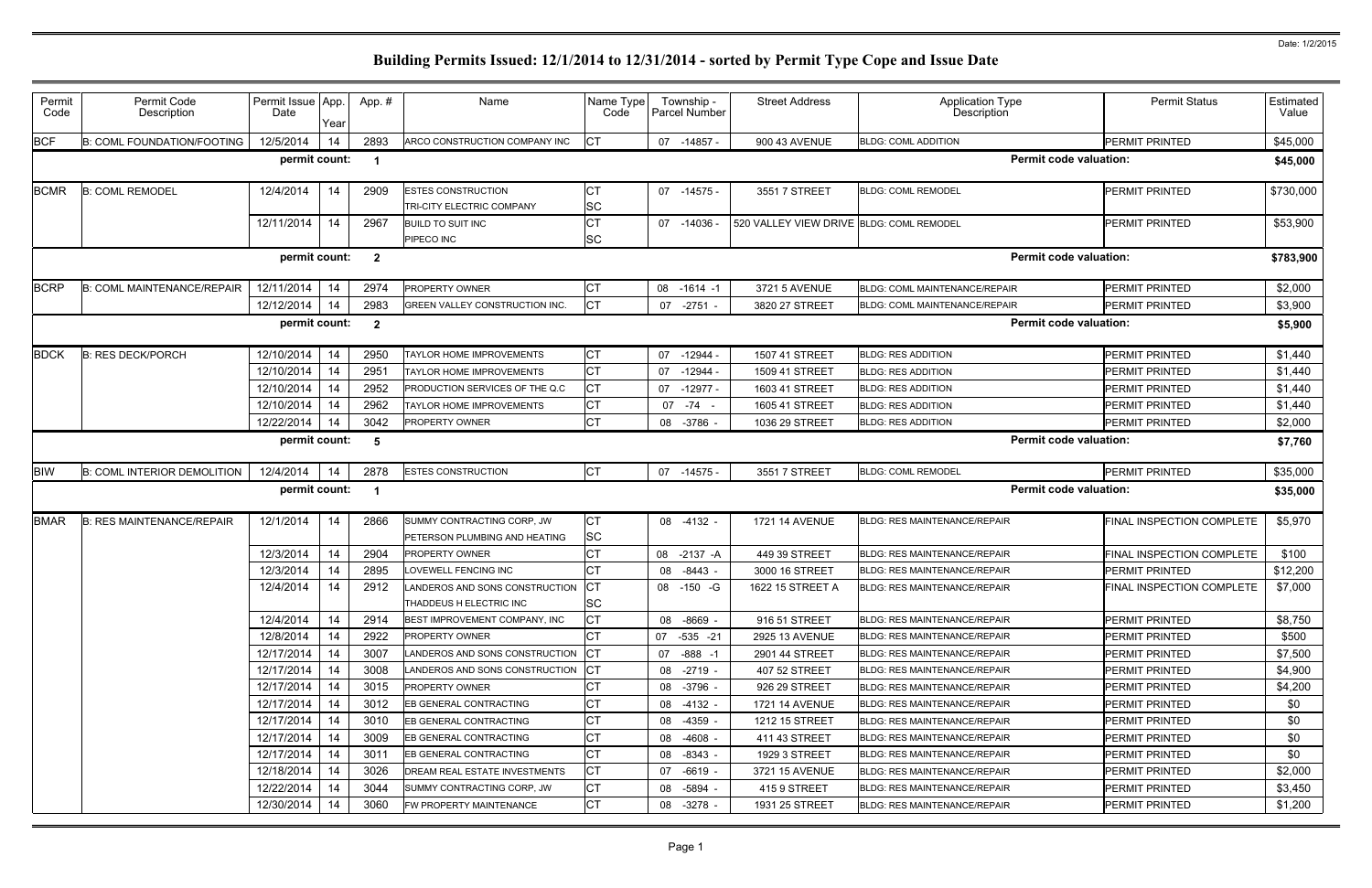| Permit<br>Code                                        | Permit Code<br>Description | Permit Issue App.<br>Date | Year | App.# | Name                                   | Name Type<br>Code | Township -<br>Parcel Number | <b>Street Address</b> | <b>Application Type</b><br>Description | <b>Permit Status</b>      | Estimated<br>Value |
|-------------------------------------------------------|----------------------------|---------------------------|------|-------|----------------------------------------|-------------------|-----------------------------|-----------------------|----------------------------------------|---------------------------|--------------------|
|                                                       |                            | permit count:             |      | 16    |                                        |                   |                             |                       | <b>Permit code valuation:</b>          |                           | \$57,770           |
| <b>BR34</b>                                           | B: RES 3-4 FAMILY          | 12/18/2014                | 14   | 3022  | BUSH CONSTRUCTION COMPANY INC.         | <b>CT</b>         | 07 -78<br>-A                | 3605 26 AVENUE        | BLDG:RES/NEW, 5+ FAMILY DWELLING       | PERMIT PRINTED            | \$702,600          |
|                                                       |                            | permit count:             |      |       |                                        |                   |                             |                       | <b>Permit code valuation:</b>          |                           | \$702,600          |
| <b>BRML</b>                                           | <b>B: RES REMODEL</b>      | 12/4/2014                 | 14   | 2905  | PROPERTY OWNER                         | СT                | 08 -7052 -B                 | 5214 11 AVENUE        | <b>BLDG: RES REMODEL</b>               | PERMIT PRINTED            | \$1,080            |
|                                                       |                            | 12/15/2014                | 14   | 2990  | J.K.D. INVESTMENTS                     | <b>CT</b>         | -869<br>08                  | 138 4 AVENUE          | <b>BLDG: RES REMODEL</b>               | PERMIT PRINTED            | \$10,000           |
|                                                       |                            | 12/15/2014                | 14   | 2991  | J.K.D. INVESTMENTS                     | СT                | -869<br>08                  | 140 4 AVENUE          | <b>BLDG: RES REMODEL</b>               | PERMIT PRINTED            | \$8,000            |
|                                                       |                            | 12/17/2014                | 14   | 3002  | B & W HOME IMPROVEMENT CO              | <b>CT</b>         | 07<br>$-2876$ .             | 3804 27 STREET        | <b>BLDG: RES REMODEL</b>               | <b>PERMIT PRINTED</b>     | \$10,885           |
| <b>Permit code valuation:</b><br>permit count:<br>- 4 |                            |                           |      |       |                                        |                   |                             |                       |                                        |                           | \$29,965           |
| <b>BRMP</b>                                           | <b>B: RAMP</b>             | 12/19/2014                | 14   | 3035  | CALDERON'S CONSTRUCTION OF RI          | <b>CT</b>         | 08 -1113 -                  | 1401 16 STREET        | <b>BLDG: MISC STRUCTURE</b>            | <b>PERMIT PRINTED</b>     | \$10,000           |
|                                                       |                            |                           |      |       | THADDEUS H ELECTRIC INC                | <b>SC</b>         |                             |                       |                                        |                           |                    |
|                                                       |                            | permit count:             |      |       |                                        |                   |                             |                       | <b>Permit code valuation:</b>          |                           | \$10,000           |
| <b>BRRF</b>                                           | <b>B: RES ROOFING</b>      | 12/1/2014                 | 14   | 2870  | <b>BEST ROOFING, THE</b>               | СT                | 07<br>$-2392 -$             | 3409 40 STREET        | <b>BLDG: RES MAINTENANCE/REPAIR</b>    | FINAL INSPECTION COMPLETE | \$6,900            |
|                                                       |                            | 12/1/2014                 | 14   | 2867  | <b>BEST ROOFING, THE</b>               | <b>CT</b>         | $-1681$<br>08               | 2218 11 AVENUE A      | <b>BLDG: RES MAINTENANCE/REPAIR</b>    | FINAL INSPECTION COMPLETE | \$4,900            |
|                                                       |                            | 12/1/2014                 | 14   | 2869  | BEST ROOFING, THE                      | <b>CT</b>         | 08<br>$-2059$               | 516 25 STREET         | <b>BLDG: RES MAINTENANCE/REPAIR</b>    | PERMIT PRINTED            | \$6,800            |
|                                                       |                            | 12/1/2014                 | 14   | 2868  | <b>BEST ROOFING, THE</b>               | <b>CT</b>         | $-7125$<br>08               | 842 16 AVENUE         | <b>BLDG: RES MAINTENANCE/REPAIR</b>    | FINAL INSPECTION COMPLETE | \$6,300            |
|                                                       |                            | 12/2/2014                 | 14   | 2880  | <b>RIVER CITIES ROOFING &amp; MORE</b> | <b>CT</b>         | 07<br>$-4982 -$             | 3905 26 STREET        | <b>BLDG: RES MAINTENANCE/REPAIR</b>    | FINAL INSPECTION COMPLETE | \$3,800            |
|                                                       |                            | 12/2/2014                 | 14   | 2889  | <b>DURHAM CONSTRUCTION</b>             | <b>CT</b>         | $-3629$<br>08               | 842 19 AVENUE         | <b>BLDG: RES MAINTENANCE/REPAIR</b>    | PERMIT PRINTED            | \$4,970            |
|                                                       |                            | 12/2/2014                 | 14   | 2888  | DURHAM CONSTRUCTION                    | <b>CT</b>         | 08<br>$-6687 -$             | 2718 11 AVENUE C      | <b>BLDG: RES MAINTENANCE/REPAIR</b>    | PERMIT PRINTED            | \$4,875            |
|                                                       |                            | 12/2/2014                 | 14   | 2887  | <b>DURHAM CONSTRUCTION</b>             | <b>CT</b>         | $-7073$ -<br>08             | <b>1618 9 STREET</b>  | <b>BLDG: RES MAINTENANCE/REPAIR</b>    | PERMIT PRINTED            | \$6,500            |
|                                                       |                            | 12/2/2014                 | 14   | 2871  | <b>VERN'S HOME IMPROVEMENT</b>         | <b>CT</b>         | 08<br>-7376 -               | 514 23 AVENUE         | <b>BLDG: RES MAINTENANCE/REPAIR</b>    | PERMIT PRINTED            | \$4,800            |
|                                                       |                            | 12/3/2014                 | 14   | 2892  | <b>VERN'S HOME IMPROVEMENT</b>         | <b>CT</b>         | $-7411 -$<br>08             | 2112 11 STREET        | <b>BLDG: RES MAINTENANCE/REPAIR</b>    | PERMIT PRINTED            | \$5,400            |
|                                                       |                            | 12/4/2014                 | 14   | 2908  | <b>BATES ROOFING</b>                   | CT                | $-10407 -$<br>07            | 3517 13 STREET        | <b>BLDG: RES MAINTENANCE/REPAIR</b>    | PERMIT PRINTED            | \$7,910            |
|                                                       |                            | 12/4/2014                 | 14   | 2910  | JANSEN ROOFING & REPAIR                | <b>CT</b>         | 07<br>$-14075$              | 3009 38 STREET COURT  | <b>BLDG: RES MAINTENANCE/REPAIR</b>    | PERMIT PRINTED            | \$8,750            |
|                                                       |                            | 12/4/2014                 | 14   | 2907  | WILSON CONSTRUCTION, LLC (BEN)         | <b>CT</b>         | 08 -6036                    | 1611 12 AVENUE        | BLDG: RES MAINTENANCE/REPAIR           | <b>PERMIT PRINTED</b>     | \$7,850            |
|                                                       |                            | 12/5/2014                 | 14   | 2919  | <b>BLAZE RESTORATION INC</b>           | CT                | 08 -4080 -                  | 4236 8 AVENUE         | <b>BLDG: RES MAINTENANCE/REPAIR</b>    | <b>PERMIT PRINTED</b>     | \$5,470            |
|                                                       |                            | 12/5/2014                 | 14   | 2917  | ACKERLAND CONSTRUCTION, JOSHUA         | <b>CT</b>         | 08 -675 -                   | 1158 26 STREET        | <b>BLDG: RES MAINTENANCE/REPAIR</b>    | PERMIT PRINTED            | \$1,850            |
|                                                       |                            | 12/5/2014                 | 14   | 2918  | ACKERLAND CONSTRUCTION, JOSHUA         | <b>CT</b>         | 08 -7466 -                  | 2037 13 STREET        | <b>BLDG: RES MAINTENANCE/REPAIR</b>    | PERMIT PRINTED            | \$2,250            |
|                                                       |                            | 12/8/2014                 | 14   | 2932  | <b>PROPERTY OWNER</b>                  | <b>CT</b>         | 08 -2791 -                  | 201 4 AVENUE          | <b>BLDG: RES MAINTENANCE/REPAIR</b>    | PERMIT PRINTED            | \$1,560            |
|                                                       |                            | 12/8/2014                 | 14   | 2933  | SOCO ROOFING INC                       | СT                | 08 -305 -H                  | 2900 12 STREET        | <b>BLDG: RES MAINTENANCE/REPAIR</b>    | PERMIT PRINTED            | \$25,400           |
|                                                       |                            | 12/9/2014                 | 14   | 2937  | TRI-STATE SIDING & WINDOWS INC         | <b>CT</b>         | 08 -3943 -                  | <b>1122 12 AVENUE</b> | <b>BLDG: RES MAINTENANCE/REPAIR</b>    | PERMIT PRINTED            | \$27,200           |
|                                                       |                            | 12/9/2014                 | 14   | 2936  | <b>VERN'S HOME IMPROVEMENT</b>         | <b>CT</b>         | 08 -5697 -                  | 1889 23 AVENUE        | <b>BLDG: RES MAINTENANCE/REPAIR</b>    | PERMIT PRINTED            | \$4,800            |
|                                                       |                            | 12/10/2014                | 14   | 2961  | MIDWEST COMPLETE CONSTRUCTION          | <b>CT</b>         | 08 -2772 -                  | <b>4827 5 AVENUE</b>  | BLDG: RES MAINTENANCE/REPAIR           | PERMIT PRINTED            | \$2,000            |
|                                                       |                            | 12/11/2014                | 14   | 2969  | TEEL BUILDERS                          | <b>CT</b>         | 07 -227 -A                  | 3561 41 STREET        | <b>BLDG: RES MAINTENANCE/REPAIR</b>    | PERMIT PRINTED            | \$17,800           |
|                                                       |                            | 12/11/2014                | 14   | 2970  | <b>FOLEY CONTRACTING LLC</b>           | <b>CT</b>         | 08 -166 -A                  | 857 23 AVENUE         | <b>BLDG: RES MAINTENANCE/REPAIR</b>    | PERMIT PRINTED            | \$11,000           |
|                                                       |                            | 12/11/2014                | 14   | 2971  | QC GENERAL, INC                        | CT                | 08 -5314 -                  | 737 14 STREET         | <b>BLDG: RES MAINTENANCE/REPAIR</b>    | PERMIT PRINTED            | \$7,000            |
|                                                       |                            | 12/12/2014                | 14   | 2982  | ACRI, INC.                             | <b>CT</b>         | 07 -570 -1                  | 1812 36 STREET        | BLDG: RES MAINTENANCE/REPAIR           | <b>PERMIT PRINTED</b>     | \$11,000           |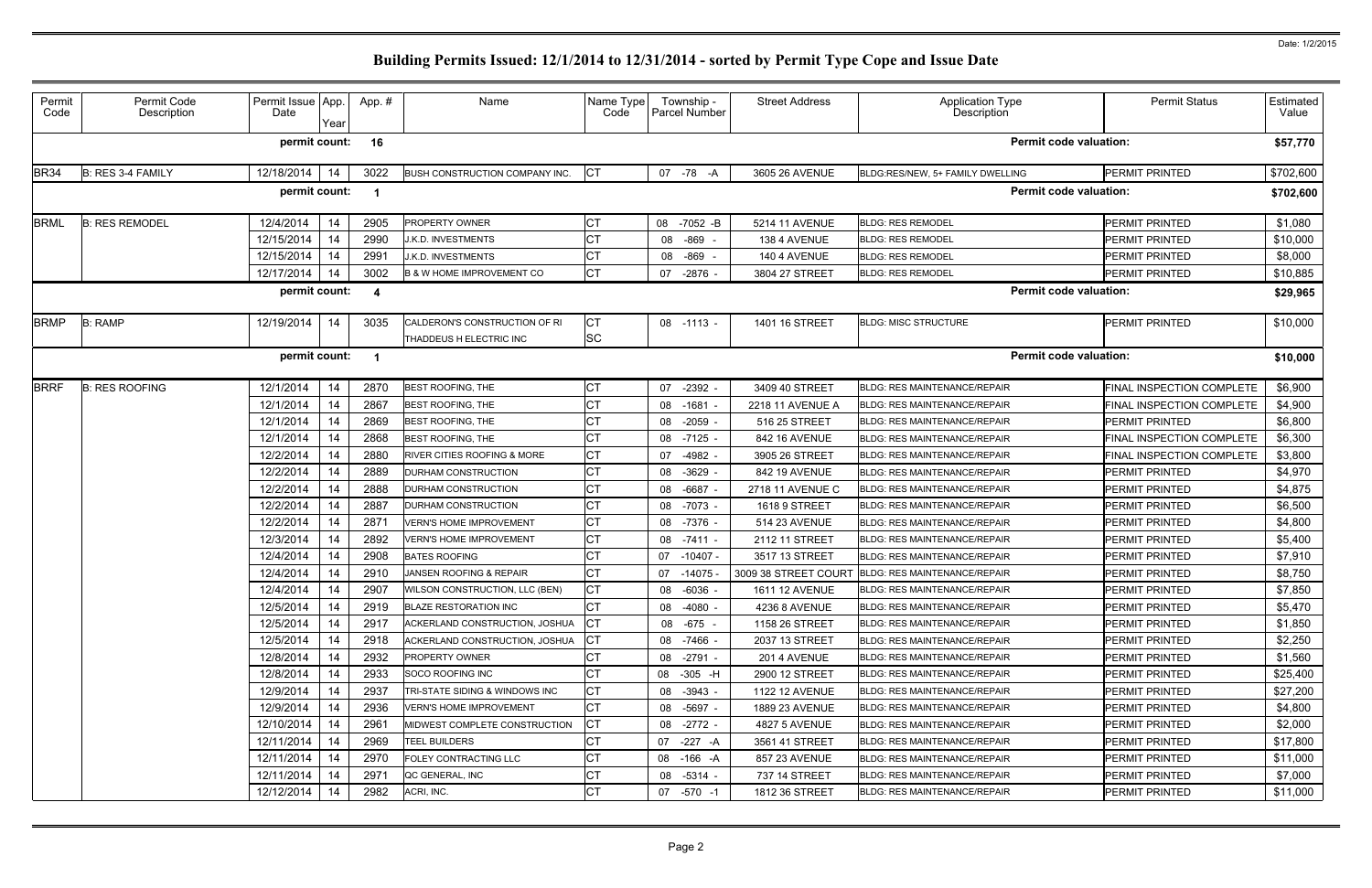| Permit<br>Code | Permit Code<br>Description        | Permit Issue App.<br>Date<br>Year | App.#          | Name                                  | Name Type<br>Code | Township -<br>Parcel Number | <b>Street Address</b> | Application Type<br>Description              | <b>Permit Status</b>  | Estimated<br>Value |
|----------------|-----------------------------------|-----------------------------------|----------------|---------------------------------------|-------------------|-----------------------------|-----------------------|----------------------------------------------|-----------------------|--------------------|
| <b>BRRF</b>    | <b>B: RES ROOFING</b>             | 12/15/2014<br>14                  | 2987           | <b>PROPERTY OWNER</b>                 | СT                | 08 -3391                    | 1611 27 STREET        | <b>BLDG: RES MAINTENANCE/REPAIR</b>          | <b>PERMIT PRINTED</b> | \$1,350            |
|                |                                   | 12/16/2014<br>14                  | 2996           | <b>BATES ROOFING</b>                  | СT                | 07<br>$-10995$              | 3700 39 STREET COURT  | <b>BLDG: RES MAINTENANCE/REPAIR</b>          | PERMIT PRINTED        | \$17,200           |
|                |                                   | 12/17/2014<br>14                  | 3016           | A-1 CONSTRUCTION & RESTORATION        | СT                | 07 -1161                    | 2729 16 AVENUE        | <b>BLDG: RES MAINTENANCE/REPAIR</b>          | <b>PERMIT PRINTED</b> | \$7,500            |
|                |                                   | 12/17/2014<br>14                  | 3006           | LANDEROS AND SONS CONSTRUCTION        | CT                | 08 -5879                    | 406 9 STREET          | <b>BLDG: RES MAINTENANCE/REPAIR</b>          | <b>PERMIT PRINTED</b> | \$5,400            |
|                |                                   | 12/18/2014<br>14                  | 3024           | <b>POOLE'S RESTORATION</b>            | СT                | 08 -1219                    | 1540 11 AVENUE        | <b>BLDG: RES MAINTENANCE/REPAIR</b>          | <b>PERMIT PRINTED</b> | \$6,400            |
|                |                                   | 12/18/2014<br>14                  | 3023           | <b>POOLE'S RESTORATION</b>            | СT                | 08<br>$-1269$               | <b>1518 7 AVENUE</b>  | <b>BLDG: RES MAINTENANCE/REPAIR</b>          | PERMIT PRINTED        | \$3,800            |
|                |                                   | 12/18/2014<br>14                  | 3025           | <b>POOLE'S RESTORATION</b>            | СT                | 08 -1717 -                  | 1154 24 STREET        | <b>BLDG: RES MAINTENANCE/REPAIR</b>          | <b>PERMIT PRINTED</b> | \$2,100            |
|                |                                   | 12/19/2014<br>14                  | 3029           | EBERTS BLDG & REMODELING INC          | СT                | 08 -3409                    | <b>1155 12 AVENUE</b> | <b>BLDG: RES MAINTENANCE/REPAIR</b>          | PERMIT PRINTED        | \$11,200           |
|                |                                   | 12/23/2014<br>14                  | 3056           | <b>TEEL BUILDERS</b>                  | СT                | -999<br>07                  | 2325 46 STREET        | <b>BLDG: RES MAINTENANCE/REPAIR</b>          | <b>PERMIT PRINTED</b> | \$18,000           |
|                |                                   | 12/30/2014<br>14                  | 306'           | WILSON CONSTRUCTION, LLC (BEN)        | СT                | $-2024$<br>07               | 2380 30 STREET        | <b>BLDG: RES MAINTENANCE/REPAIR</b>          | PERMIT PRINTED        | \$2,000            |
|                |                                   | 12/30/2014<br>14                  | 3062           | WILSON CONSTRUCTION, LLC (BEN)        | <b>CT</b>         | 08 - 6771                   | <b>2220 7 AVENUE</b>  | BLDG: RES MAINTENANCE/REPAIR                 | PERMIT PRINTED        | \$2,800            |
|                |                                   | permit count:                     | 36             |                                       |                   |                             |                       | <b>Permit code valuation:</b>                |                       | \$274,835          |
| <b>BRSD</b>    | <b>B: RES SIDING</b>              | 12/12/2014<br>14                  | 2981           | <b>MICONSTRUCTION</b>                 | <b>CT</b>         | 07 -7322                    | 4522 11 AVENUE B      | <b>BLDG: RES MAINTENANCE/REPAIR</b>          | <b>PERMIT PRINTED</b> | \$20,390           |
|                |                                   | permit count:                     |                |                                       |                   |                             |                       | <b>Permit code valuation:</b>                |                       | \$20,390           |
| <b>BSEZ</b>    | B: EZ/COML, SIGN                  | 12/15/2014<br>14                  | 2989           | ACME SIGN COMPANY INC                 | <b>CT</b>         | 07 -347                     | 4500 XD1 16 STREET    | <b>BLDG: SIGN</b>                            | PERMIT PRINTED        | \$7,400            |
|                |                                   | permit count:                     | -1             |                                       |                   |                             |                       | <b>Permit code valuation:</b>                |                       | \$7,400            |
| <b>BSFH</b>    | <b>B: RES SINGLE FAMILY</b>       | 12/16/2014<br>14                  | 3000           | DEFINITIVE BUILDERS INC               | СT                | 07 -14771                   | 3509 72 STREET COURT  | BLDG:RES/NEW, SINGLE FAMILY DETACHED         | <b>PERMIT PRINTED</b> | \$231,005          |
|                |                                   |                                   |                | <b>BRADY COMPANY J.L.</b>             | SC                |                             |                       |                                              |                       |                    |
|                |                                   |                                   |                | <b>BRADY COMPANY J.L</b>              | SC                |                             |                       |                                              |                       |                    |
|                |                                   |                                   |                | <b>QUINN ELECTRIC</b>                 | SC                |                             |                       |                                              |                       |                    |
|                |                                   | permit count:                     | - 1            |                                       |                   |                             |                       | <b>Permit code valuation:</b>                |                       | \$231,005          |
| <b>BSMT</b>    | <b>B: RES BASEMENT WATERPROOF</b> | 12/2/2014<br>14                   | 2890           | TODD'S MUDJACKING SERVICE             | <b>CT</b>         | -1460<br>07                 | 2460 32 STREET        | <b>BLDG: RES MAINTENANCE/REPAIR</b>          | <b>PERMIT PRINTED</b> | \$5,890            |
|                |                                   | 12/2/2014<br>14                   | 2877           | MENTING MASONRY & WATERPROOFIN CT     |                   | 07 -1723                    | 1903 33 STREET        | <b>BLDG: RES MAINTENANCE/REPAIR</b>          | <b>PERMIT PRINTED</b> | \$3,700            |
|                |                                   | 12/4/2014<br>14                   | 2911           | <b>SLAB MASTERS INC. DBA HELITECH</b> | <b>ICT</b>        | 08 -6529                    | 2325 18 AVENUE A      | <b>BLDG: RES MAINTENANCE/REPAIR</b>          | <b>PERMIT PRINTED</b> | \$6,600            |
|                |                                   | 12/4/2014<br>14                   | 2913           | <b>FULSCHERS WATERPROOFING</b>        | <b>CT</b>         | 08 -6817 -5                 | 929 24 STREET         | <b>BLDG: RES MAINTENANCE/REPAIR</b>          | PERMIT PRINTED        | \$3,000            |
|                |                                   | 12/8/2014<br>14                   | 2923           | ABSOLUTELY DRY BASEMENT WATERP        | СT                | 08 -4290 -                  | 2406 14 AVENUE        | <b>BLDG: RES MAINTENANCE/REPAIR</b>          | PERMIT PRINTED        | \$3,800            |
|                |                                   | 12/17/2014<br>14                  | 3014           | IA-IL BSMT WTRPRFG/HOME SVCS          | <b>CT</b>         | 07 -572 -1                  | 1827 37 STREET        | BLDG: RES MAINTENANCE/REPAIR                 | <b>PERMIT PRINTED</b> | \$4,650            |
|                |                                   | 12/17/2014<br>14                  | 3017           | ABSOLUTELY DRY BASEMENT WATERP        | СT                | 08 -4288 -                  | 2420 14 AVENUE        | <b>BLDG: RES MAINTENANCE/REPAIR</b>          | PERMIT PRINTED        | \$5,520            |
|                |                                   | 12/17/2014<br>14                  | 3013           | <b>PREMIUM CONTRACTING</b>            | СT                | 08 -8343 -                  | 1929 3 STREET         | <b>BLDG: RES MAINTENANCE/REPAIR</b>          | PERMIT PRINTED        | \$2,800            |
|                |                                   | 12/22/2014<br>14                  | 3043           | SUMMY CONTRACTING CORP, JW            | <b>CT</b>         | 08 -4264 -                  | 2311 18 AVENUE        | <b>BLDG: RES MAINTENANCE/REPAIR</b>          | PERMIT PRINTED        | \$2,400            |
|                |                                   | permit count:                     | 9              |                                       |                   |                             |                       | <b>Permit code valuation:</b>                |                       | \$38,360           |
| <b>BWC</b>     | <b>B: WRECK COMMERCIAL BLDG</b>   | 12/1/2014<br>14                   | 2864           | HOLST TRUCKING & EXCAVATING           | <b>CT</b>         | $12 - 4 - F$                | 6902 27 STREET        | <b>WRECK: COMMERCIAL 5+ FAMILY STRUCTURE</b> | <b>PERMIT PRINTED</b> | \$0                |
|                |                                   | permit count:                     | $\blacksquare$ |                                       |                   |                             |                       | <b>Permit code valuation:</b>                |                       | \$0                |
| BWKH           | <b>B: WRECK HOUSE</b>             | 12/10/2014<br>14                  | 2938           | COOPMAN TRUCKING & EXCAVATING         | <b>CT</b>         | 07 -78 -A                   | 3605 26 AVENUE        | WRECK: RESIDENTIAL 3 & 4 FAMILY              | <b>PERMIT PRINTED</b> | \$0                |
|                |                                   |                                   |                |                                       |                   |                             |                       |                                              |                       |                    |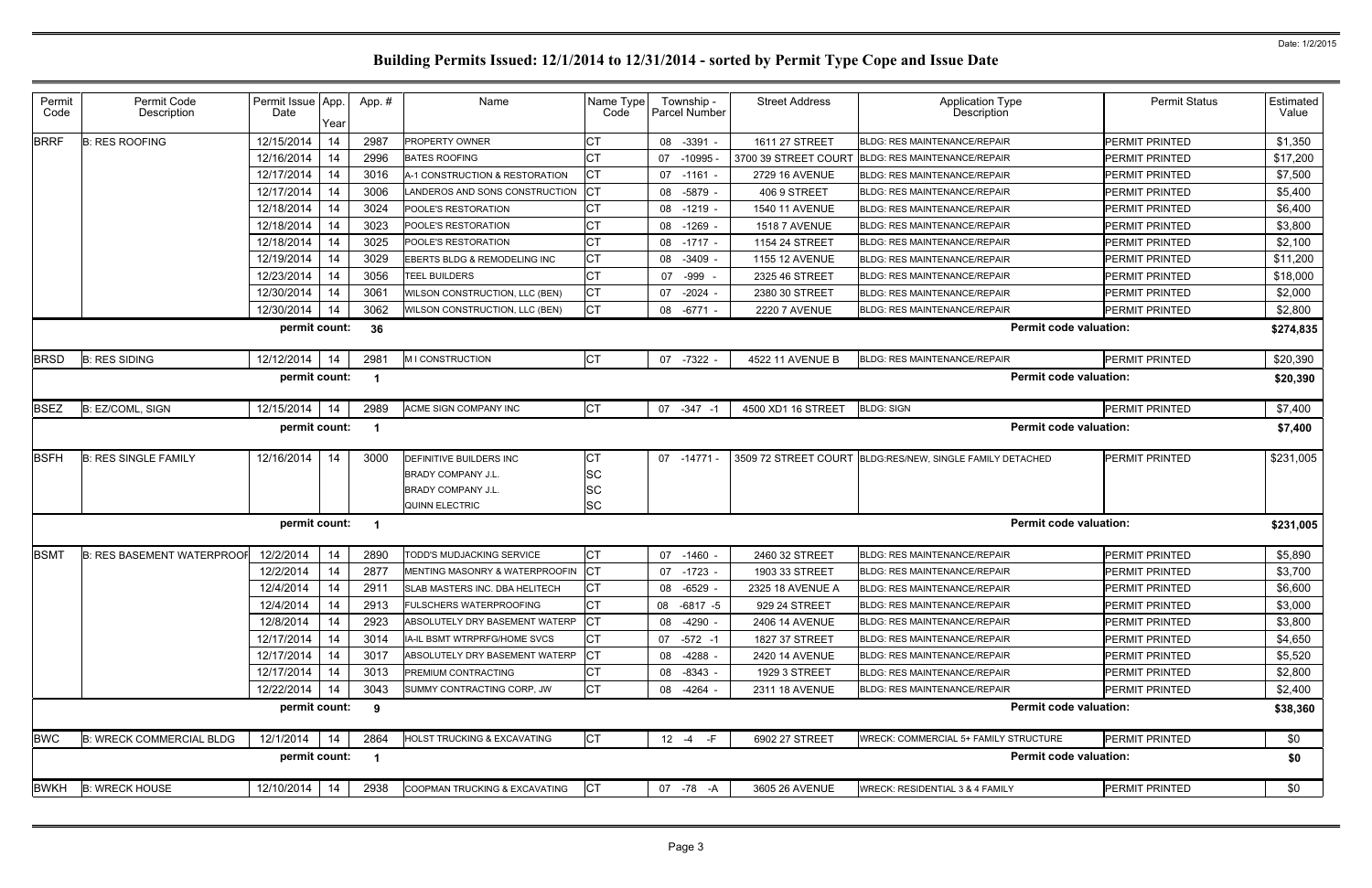| Permit<br>Code   | Permit Code<br>Description   | Permit Issue App.<br>Date | Year     | App.#                   | Name                                         | Name Type<br>Code | Township -<br>Parcel Number | <b>Street Address</b>                    | <b>Application Type</b><br>Description       | <b>Permit Status</b>                               | Estimated<br>Value |
|------------------|------------------------------|---------------------------|----------|-------------------------|----------------------------------------------|-------------------|-----------------------------|------------------------------------------|----------------------------------------------|----------------------------------------------------|--------------------|
|                  |                              | permit count:             |          |                         |                                              |                   |                             |                                          | <b>Permit code valuation:</b>                |                                                    | \$0                |
| DRN <sub>1</sub> | <b>ENG: CLASS 1 DRAINAGE</b> | 12/5/2014                 | 14       | 2893                    | ARCO CONSTRUCTION COMPANY INC                | <b>CT</b>         | 07 -14857 -                 | 900 43 AVENUE                            | <b>BLDG: COML ADDITION</b>                   | <b>PERMIT PRINTED</b>                              | \$45,000           |
|                  |                              | 12/8/2014                 | 14       | 2935                    | <b>GRANET CONSTRUCTION</b>                   | <b>CT</b>         | 08 -7052 -B                 | 5214 11 AVENUE                           | <b>BLDG: RES DRIVEWAY</b>                    | FINAL INSPECTION COMPLETE                          | \$0                |
|                  |                              | 12/10/2014                | 14       | 2938                    | COOPMAN TRUCKING & EXCAVATING                | <b>CT</b>         | 07<br>-78 -A                | 3605 26 AVENUE                           | <b>WRECK: RESIDENTIAL 3 &amp; 4 FAMILY</b>   | <b>PERMIT PRINTED</b>                              | \$0                |
|                  |                              | 12/16/2014                | 14       | 3000                    | <b>DEFINITIVE BUILDERS INC</b>               | <b>CT</b>         | 07 -14771 -                 | 3509 72 STREET COURT                     | BLDG:RES/NEW, SINGLE FAMILY DETACHED         | <b>PERMIT PRINTED</b>                              | \$231,005          |
|                  |                              |                           |          |                         | <b>BRADY COMPANY J.L.</b>                    | <b>SC</b>         |                             |                                          |                                              |                                                    |                    |
|                  |                              |                           |          |                         | <b>BRADY COMPANY J.L.</b>                    | lSC               |                             |                                          |                                              |                                                    |                    |
|                  |                              |                           |          |                         | <b>QUINN ELECTRIC</b>                        | <b>SC</b>         |                             |                                          |                                              |                                                    |                    |
|                  |                              | 12/18/2014                | 14       | 3022                    | BUSH CONSTRUCTION COMPANY INC.               | Iст               | 07<br>-78<br>-A             | 3605 26 AVENUE                           | BLDG:RES/NEW, 5+ FAMILY DWELLING             | <b>PERMIT PRINTED</b>                              | \$702,600          |
|                  |                              | permit count:             |          | 5                       |                                              |                   |                             |                                          | <b>Permit code valuation:</b>                |                                                    | \$978,605          |
| DRN <sub>2</sub> | <b>ENG: CLASS 2 DRAINAGE</b> | 12/1/2014                 | 14       | 2864                    | HOLST TRUCKING & EXCAVATING                  | <b>CT</b>         | $12 - 4$<br>$-F$            | 6902 27 STREET                           | <b>WRECK: COMMERCIAL 5+ FAMILY STRUCTURE</b> | <b>PERMIT PRINTED</b>                              | \$0                |
|                  |                              | 12/10/2014                | 14       | 2964                    | MILLER TRUCKING & EXCAVATING                 | <b>CT</b>         | 07<br>$-15006 -$            | 5600 46 AVENUE DRIVE                     | <b>BLDG: FILL/GRADE</b>                      | PERMIT PRINTED                                     | \$0                |
|                  |                              | permit count:             |          | $\overline{\mathbf{2}}$ |                                              |                   |                             |                                          | <b>Permit code valuation:</b>                |                                                    | \$0                |
| <b>EC</b>        | E: COML ELECTRICAL           | 12/10/2014                | 14       | 2909                    | <b>ESTES CONSTRUCTION</b>                    | <b>CT</b>         | 07 -14575 -                 | 3551 7 STREET                            | <b>BLDG: COML REMODEL</b>                    | PERMIT PRINTED                                     | \$730,000          |
|                  |                              |                           |          |                         | <b>TRI-CITY ELECTRIC COMPANY</b>             | <b>SC</b>         |                             |                                          |                                              |                                                    |                    |
|                  |                              | 12/16/2014                | 14       | 1111                    | MILANI CONSTRUCTION                          | <b>CT</b>         | 07 -11812 -1                | 2301 39 AVENUE                           | BLDG:COML/NEW, STORES/CUSTOMER SERVICE       | FINAL INSPECTION COMPLETE                          | \$71,500           |
|                  |                              |                           |          |                         | QUAD CITY PLUMBING                           | <b>SC</b>         |                             |                                          |                                              |                                                    |                    |
|                  |                              |                           |          |                         | <b>SCHEBLER COMPANY</b>                      | <b>SC</b>         |                             |                                          |                                              |                                                    |                    |
|                  |                              |                           |          |                         | <b>BAGBY PLUMBING SERVICE</b>                | <b>SC</b>         |                             |                                          |                                              |                                                    |                    |
|                  |                              |                           |          |                         | AMERICAN ELECTRIC INC                        | <b>SC</b>         |                             |                                          |                                              |                                                    |                    |
|                  |                              | 12/16/2014                | 14       | 2997                    | TRI-CITY ELECTRIC COMPANY                    | <b>CT</b>         | 07 -387 -1                  | 4200 7 STREET                            | ELEC: SERVICE                                | <b>FINAL INSPECTION COMPLETE</b>                   | \$0                |
|                  |                              | 12/17/2014                | 14       | 2939                    | MCDERMOTT CONSTRUCTION                       | <b>CT</b>         | 07 -1243 -                  | 3230 23 AVENUE                           | <b>BLDG: COML REMODEL</b>                    | <b>PERMIT PRINTED</b>                              | \$12,000           |
|                  |                              |                           |          |                         | <b>BLACKHAWK ENTERPRISES</b>                 | <b>SC</b>         |                             |                                          |                                              |                                                    |                    |
|                  |                              | 12/22/2014                | 14       | 2967                    | <b>BUILD TO SUIT INC</b>                     | <b>CT</b>         | 07 -14036                   | 520 VALLEY VIEW DRIVE BLDG: COML REMODEL |                                              | <b>PERMIT PRINTED</b>                              | \$53,900           |
|                  |                              | 12/22/2014                |          | 3041                    | PIPECO INC<br>DAVENPORT ELECTRIC CONTRACT CO | <b>SC</b><br> CT  |                             |                                          | ELEC: SERVICE                                |                                                    |                    |
|                  |                              | 12/22/2014                | 14<br>14 | 3035                    | CALDERON'S CONSTRUCTION OF RI                | <b>CT</b>         | 07 -316 -1<br>08 -1113 -    | 5920 52 AVENUE<br>1401 16 STREET         | <b>BLDG: MISC STRUCTURE</b>                  | FINAL INSPECTION COMPLETE<br><b>PERMIT PRINTED</b> | \$0<br>\$10,000    |
|                  |                              |                           |          |                         | THADDEUS H ELECTRIC INC                      | <b>SC</b>         |                             |                                          |                                              |                                                    |                    |
|                  |                              | permit count:             |          | $\overline{7}$          |                                              |                   |                             |                                          | <b>Permit code valuation:</b>                |                                                    | \$877,400          |
| <b>ENB</b>       | <b>B: RES DRIVEWAY</b>       | 12/8/2014                 | 14       | 2935                    | <b>GRANET CONSTRUCTION</b>                   | <b>CT</b>         | 08 -7052 -B                 | 5214 11 AVENUE                           | <b>BLDG: RES DRIVEWAY</b>                    | PERMIT PRINTED                                     | \$0                |
|                  |                              | 12/11/2014                | 14       | 2973                    | <b>B.M. BAGBY INC</b>                        | <b>CT</b>         | 07 -11303 -7                | 4347 26 AVENUE                           | <b>BLDG: RES DRIVEWAY</b>                    | <b>PERMIT PRINTED</b>                              | \$0                |
|                  |                              | 12/11/2014                | 14       | 2972                    | <b>B.M. BAGBY INC</b>                        | <b>CT</b>         | 07 -11303 -7                | 4341 26 AVENUE                           | BLDG: RES DRIVEWAY & SIDEWALK                | PERMIT PRINTED                                     | \$0                |
|                  |                              | permit count:             |          | $\overline{\mathbf{3}}$ |                                              |                   |                             |                                          | <b>Permit code valuation:</b>                |                                                    | \$0                |
| ER               | E: RES ELECTRICAL            | 12/4/2014                 | 14       | 2759                    | CALDERON'S CONSTRUCTION OF RI                | <b>CT</b>         | 08 -7125 -                  | 842 16 AVENUE                            | <b>BLDG: RES MAINTENANCE/REPAIR</b>          | FINAL INSPECTION COMPLETE                          | \$5,200            |
|                  |                              |                           |          |                         | THADDEUS H ELECTRIC INC                      | <b>SC</b>         |                             |                                          |                                              |                                                    |                    |
|                  |                              | 12/5/2014                 | 14       | 2920                    | SHAW ELECTRIC INC                            | <b>CT</b>         | 07 -14933 -                 | 1204 53 STREET DRIVE ELEC: SERVICE       |                                              | PERMIT PRINTED                                     | \$0                |
|                  |                              |                           |          |                         |                                              |                   |                             |                                          |                                              |                                                    |                    |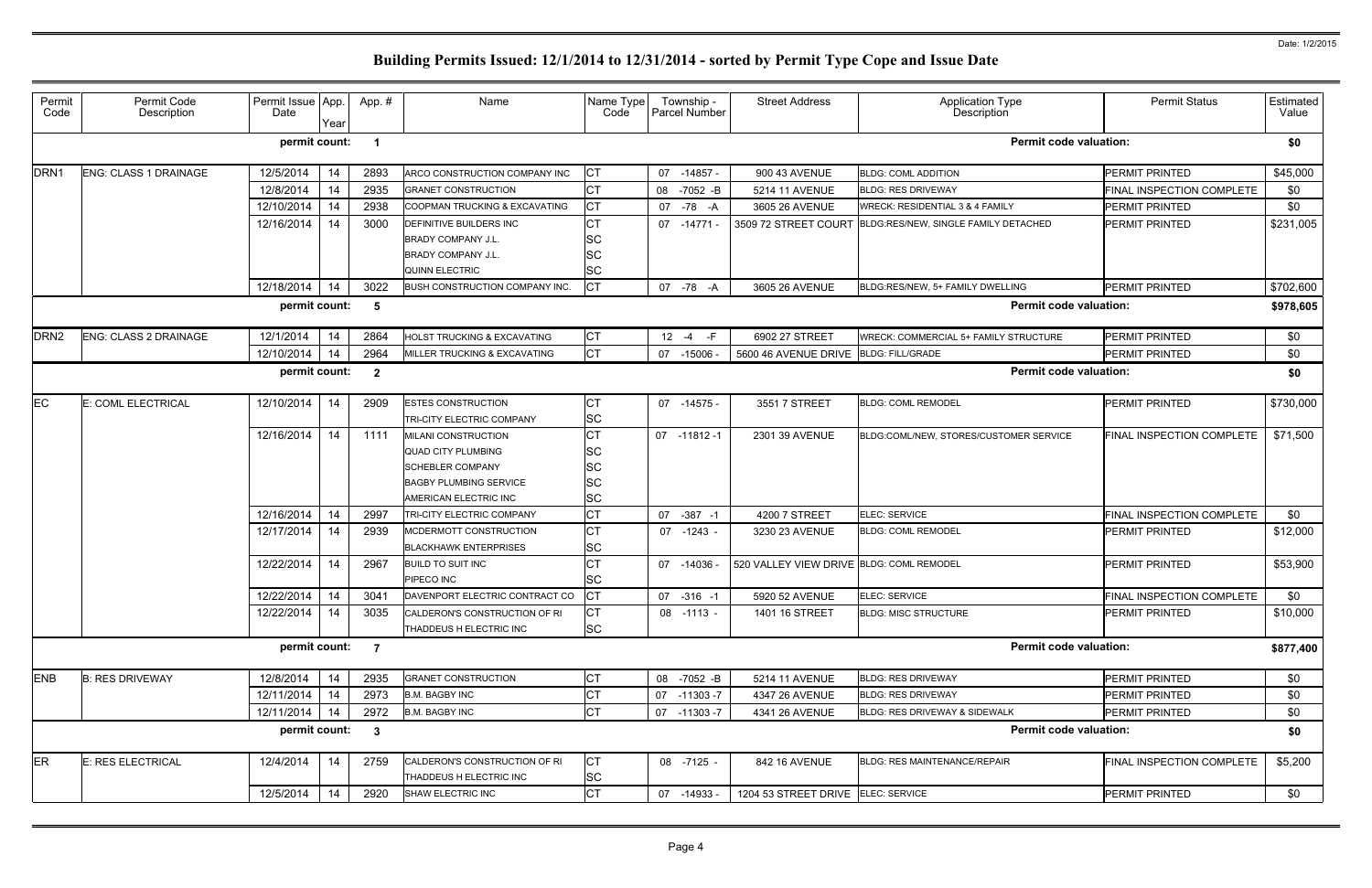| <b>ER</b><br>12/10/2014<br><b>CT</b><br><b>E: RES ELECTRICAL</b><br>14<br>2963<br><b>PROPERTY OWNER</b><br>$07 - 12215 -$<br>2831 44 STREET<br><b>ELEC: SERVICE</b><br>СT<br>12/12/2014<br>14<br>2122<br>$-3786 -$<br><b>GUILLERMO RAYA</b><br>08<br>1036 29 STREET<br><b>BLDG: RES REMODEL</b><br>SC<br><b>PROPERTY OWNER</b> | \$0<br><b>PERMIT PRINTED</b><br>\$20,000<br><b>PERMIT PRINTED</b> |
|--------------------------------------------------------------------------------------------------------------------------------------------------------------------------------------------------------------------------------------------------------------------------------------------------------------------------------|-------------------------------------------------------------------|
|                                                                                                                                                                                                                                                                                                                                |                                                                   |
|                                                                                                                                                                                                                                                                                                                                |                                                                   |
|                                                                                                                                                                                                                                                                                                                                |                                                                   |
| SC<br><b>PROPERTY OWNER</b>                                                                                                                                                                                                                                                                                                    |                                                                   |
| <b>SC</b><br>THADDEUS H ELECTRIC INC                                                                                                                                                                                                                                                                                           |                                                                   |
| <b>CT</b><br>12/15/2014<br>14<br>2912<br>ANDEROS AND SONS CONSTRUCTION<br>08 - 150 - G<br>1622 15 STREET A<br><b>BLDG: RES MAINTENANCE/REPAIR</b>                                                                                                                                                                              | \$7,000<br><b>FINAL INSPECTION COMPLETE</b>                       |
| <b>SC</b><br>THADDEUS H ELECTRIC INC                                                                                                                                                                                                                                                                                           |                                                                   |
| <b>CT</b><br>12/16/2014<br>2789<br>14<br>SUMMY CONTRACTING CORP, JW<br>07 -1803 -<br><b>BLDG: RES MAINTENANCE/REPAIR</b><br>1602 33 STREET                                                                                                                                                                                     | \$5,500<br>FINAL INSPECTION COMPLETE                              |
| <b>SC</b><br>ADVANTAGE ELCTRL SERVICES INC                                                                                                                                                                                                                                                                                     |                                                                   |
| <b>CT</b><br>12/16/2014<br>14<br>2999<br>ADVANTAGE ELCTRL SERVICES INC<br>08 -5894<br>415 9 STREET<br>ELEC: SERVICE                                                                                                                                                                                                            | \$0<br><b>PERMIT PRINTED</b>                                      |
| 12/17/2014<br><b>CT</b><br>2511<br>14<br>S.G. BUILDER LTD<br>08 -103 -1<br><b>BLDG: GARAGES/CARPORTS</b><br>1872 19 AVENUE                                                                                                                                                                                                     | \$31,120<br><b>PERMIT PRINTED</b>                                 |
| <b>SC</b><br>ROBERT'S ELECTRIC SERVICE                                                                                                                                                                                                                                                                                         |                                                                   |
| <b>CT</b><br>12/17/2014<br>14<br>3015<br><b>PROPERTY OWNER</b><br>-3796 -<br>926 29 STREET<br><b>BLDG: RES MAINTENANCE/REPAIR</b><br>08                                                                                                                                                                                        | <b>PERMIT PRINTED</b><br>\$4,200                                  |
| <b>CT</b><br>12/19/2014<br>3030<br>14<br>ELECTRIC DOCTOR SERVICE LLC<br>$-8220$<br>ELEC: WIRING, MISC<br>07<br>4310 17 AVENUE                                                                                                                                                                                                  | \$0<br><b>PERMIT PRINTED</b>                                      |
| <b>CT</b><br>12/19/2014<br>14<br>3027<br><b>PROPERTY OWNER</b><br>-7039<br>ELEC: WIRING, MISC<br>08<br>619 51 STREET                                                                                                                                                                                                           | \$0<br><b>PERMIT PRINTED</b>                                      |
| <b>CT</b><br>12/22/2014<br>1462<br>14<br>CHUMBLEY, BRAD<br>07<br>-10731 -<br>3536 51 STREET<br><b>BLDG: RES ADDITION</b>                                                                                                                                                                                                       | \$8,000<br><b>PERMIT PRINTED</b>                                  |
| <b>SC</b><br><b>BLONDELL PLUMBING SERVICES</b>                                                                                                                                                                                                                                                                                 |                                                                   |
| <b>SC</b><br>JOHNSON ELECTRIC CO, K C                                                                                                                                                                                                                                                                                          |                                                                   |
| <b>CT</b><br>12/29/2014<br>14<br>3059<br>07 -11376 -<br>3620 43 STREET<br><b>RGS ELECTRIC COMPANY</b><br>ELEC: SERVICE                                                                                                                                                                                                         | \$0<br><b>PERMIT PRINTED</b>                                      |
| <b>CT</b><br>12/30/2014<br>14<br>3000<br>07 -14771 -<br>3509 72 STREET COURT BLDG:RES/NEW, SINGLE FAMILY DETACHED<br><b>DEFINITIVE BUILDERS INC</b>                                                                                                                                                                            | \$231,005<br><b>PERMIT PRINTED</b>                                |
| SC<br><b>BRADY COMPANY J.L.</b>                                                                                                                                                                                                                                                                                                |                                                                   |
| <b>SC</b><br><b>BRADY COMPANY J.L.</b>                                                                                                                                                                                                                                                                                         |                                                                   |
| <b>SC</b><br>QUINN ELECTRIC                                                                                                                                                                                                                                                                                                    |                                                                   |
| 12/30/2014<br>14<br><b>CT</b><br>3060<br>$-3278 -$<br>1931 25 STREET<br>FW PROPERTY MAINTENANCE<br>08<br><b>BLDG: RES MAINTENANCE/REPAIR</b>                                                                                                                                                                                   | <b>PERMIT PRINTED</b><br>\$1,200                                  |
| <b>CT</b><br>12/30/2014<br>3063<br>14<br>PROPERTY OWNER<br>08 -7052 -C<br>5120 11 AVENUE<br><b>ELEC: REWIRE</b>                                                                                                                                                                                                                | \$0<br>PERMIT PRINTED                                             |
| permit count:<br>16                                                                                                                                                                                                                                                                                                            | <b>Permit code valuation:</b><br>\$313,225                        |
| <b>MC</b><br><b>CT</b><br>2622<br>M: COML MECHANICAL<br>12/4/2014<br>14<br>JEFF HAY FRAMING AND REMODELIN<br>07 -999 -<br>2325 46 STREET<br><b>BLDG: COML REMODEL</b><br><b>SC</b><br>Q.C. HEATING AND AIR CONDITION                                                                                                           | \$92,000<br><b>PERMIT PRINTED</b>                                 |
| <b>CT</b><br>12/8/2014<br>14<br>2931<br>07 - 544 -<br>4204 23 AVENUE<br><b>SCHEBLER COMPANY</b><br>HTG: ROOFTOP UNIT, REPLACE                                                                                                                                                                                                  | \$0<br><b>PERMIT PRINTED</b>                                      |
| 12/15/2014<br>2994<br><b>CT</b><br>14<br>CRAWFORD HEATING & COOLING<br>07 - 39 - A<br>2110 53 STREET<br>HTG: AIR CONDITIONING, REPLACE                                                                                                                                                                                         | \$0<br><b>PERMIT PRINTED</b>                                      |
| <b>CT</b><br>12/15/2014<br>2992<br>14<br>KALE HEATING & AC<br>08 -333 -<br>600 RIVER DRIVE<br>HTG: OTHER, INSTALL/REPLACE                                                                                                                                                                                                      | \$0<br><b>PERMIT PRINTED</b>                                      |
| <b>CT</b><br>12/22/2014<br>3040<br>14<br><b>BRADY COMPANY, JL</b><br>07 -226 -1<br>3906 38 AVENUE<br>HTG: ROOFTOP UNIT, REPLACE                                                                                                                                                                                                | \$0<br><b>PERMIT PRINTED</b>                                      |
| <b>CT</b><br>12/23/2014<br>3046<br>14<br><b>CRAWFORD HEATING &amp; COOLING</b><br>07 -13014 -<br>HTG: ROOFTOP UNIT, REPLACE<br>1901 52 AVENUE                                                                                                                                                                                  | \$0<br><b>PERMIT PRINTED</b>                                      |
| <b>CT</b><br>12/23/2014<br>3047<br>14<br>RYAN & ASSOCIATES INC<br>08 -9177 -<br>2001 1 STREET A<br>HTG: ROOFTOP UNIT, REPLACE                                                                                                                                                                                                  | \$0<br><b>PERMIT PRINTED</b>                                      |
| permit count:<br>$\overline{7}$                                                                                                                                                                                                                                                                                                | <b>Permit code valuation:</b><br>\$92,000                         |
| <b>CT</b><br><b>MR</b><br>12/1/2014<br>2858<br>M: RES MECHANICAL<br>14<br><b>IERS PLUMBING &amp; HEATING</b><br>08 -8722 -<br>1726 27 AVENUE<br>HTG: BOILER/FURNACE, REPLACE                                                                                                                                                   | \$0<br>PERMIT PRINTED                                             |
| <b>CT</b><br>12/1/2014<br>14<br>2857<br><b>FREED HEATING &amp; AC</b><br>08 -981 -<br>1940 11 STREET<br>HTG: FURNACE/AC, REPLACE                                                                                                                                                                                               | \$0<br><b>PERMIT PRINTED</b>                                      |
| <b>CT</b><br>12/2/2014<br>2886<br>14<br><b>B &amp; B HEATING &amp; AC</b><br>07 -10757 -<br>1410 49 STREET<br>HTG: BOILER/FURNACE, REPLACE                                                                                                                                                                                     | \$0<br><b>PERMIT PRINTED</b>                                      |
| <b>CT</b><br>12/2/2014<br>14<br>2875<br>PRECISION AIR HTG & AC INC<br>HTG: BOILER/FURNACE, REPLACE<br>07<br>$-13218 -$<br>5111 25 AVENUE COURT                                                                                                                                                                                 | \$0<br>PERMIT PRINTED                                             |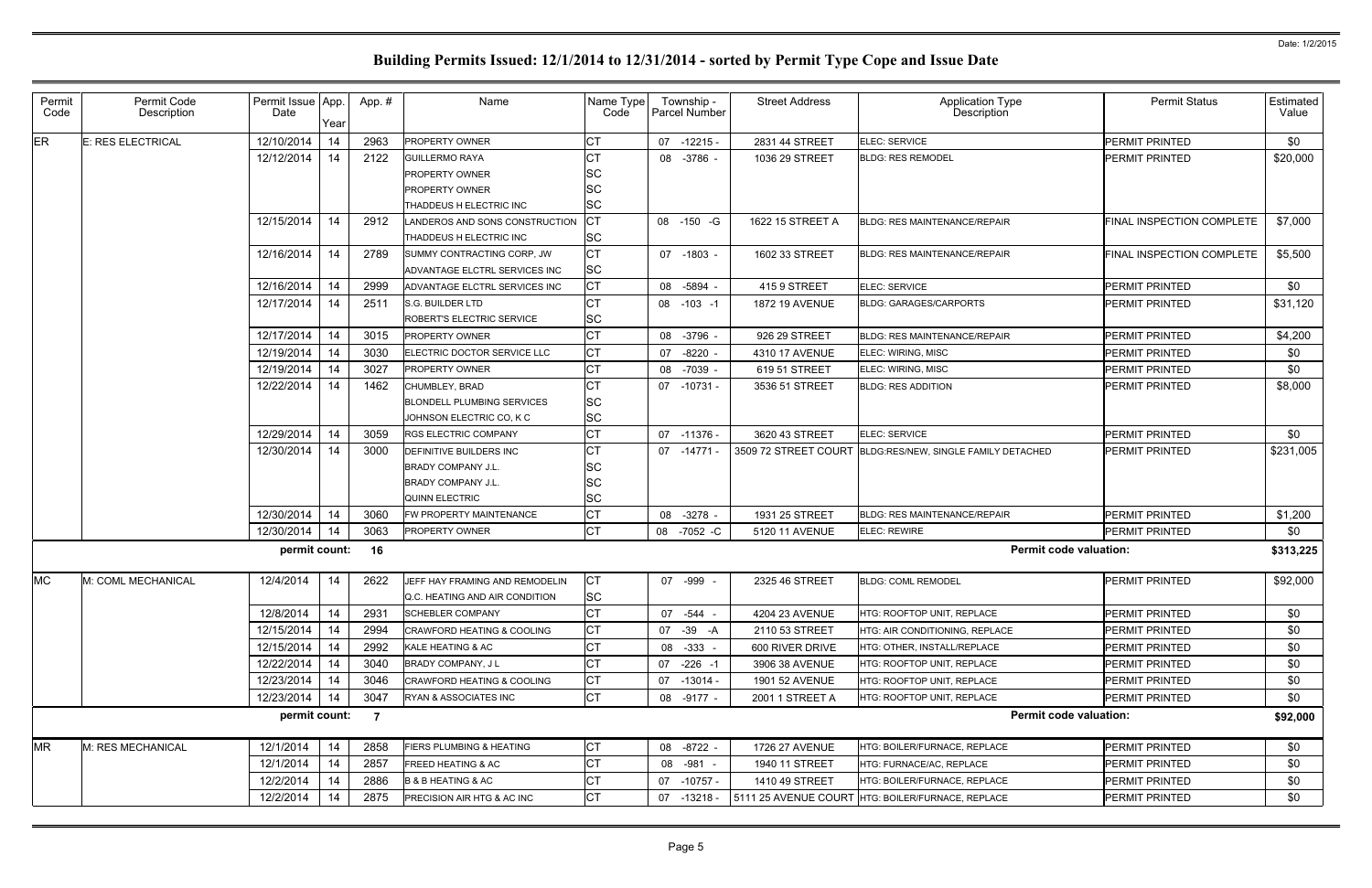| Permit<br>Code | Permit Code<br>Description | Permit Issue App.<br>Date | Year | App.# | Name                                  | Name Type<br>Code | Township -<br>Parcel Number | <b>Street Address</b> | <b>Application Type</b><br>Description | <b>Permit Status</b>             | Estimated<br>Value |
|----------------|----------------------------|---------------------------|------|-------|---------------------------------------|-------------------|-----------------------------|-----------------------|----------------------------------------|----------------------------------|--------------------|
| <b>MR</b>      | M: RES MECHANICAL          | 12/2/2014                 | 14   | 2876  | <b>PRECISION AIR HTG &amp; AC INC</b> | <b>CT</b>         | -13218 -<br>07              | 5111 25 AVENUE COURT  | <b>HTG: BOILER/FURNACE, REPLACE</b>    | <b>PERMIT PRINTED</b>            | \$0                |
|                |                            | 12/2/2014                 | 14   | 2874  | <b>PRECISION AIR HTG &amp; AC INC</b> | <b>CT</b>         | -7821<br>07                 | 3201 26 AVENUE COURT  | <b>HTG: GEOTHERMAL, NEW</b>            | <b>PERMIT PRINTED</b>            | \$0                |
|                |                            | 12/3/2014                 | 14   | 2897  | ITOTAL MAINTENANCE INC                | <b>CT</b>         | 07 -11004 -                 | 3721 39 STREET        | HTG: BOILER/FURNACE. REPLACE           | <b>PERMIT PRINTED</b>            | \$0                |
|                |                            | 12/3/2014                 | 14   | 2901  | <b>TOTAL MAINTENANCE INC</b>          | <b>CT</b>         | 07<br>$-12158 -$            | 3518 39 STREET        | <b>HTG: FURNACE/AC, REPLACE</b>        | <b>PERMIT PRINTED</b>            | \$0                |
|                |                            | 12/3/2014                 | 14   | 2900  | <b>SCHEBLER COMPANY</b>               | <b>CT</b>         | -12992 -<br>07              | 2917 28 AVENUE A      | HTG: BOILER/FURNACE, REPLACE           | <b>IPERMIT PRINTED</b>           | \$0                |
|                |                            | 12/3/2014                 | 14   | 2903  | NORTHWEST MECHANICAL INC              | <b>CT</b>         | $-2720 -$<br>07             | 4113 15 STREET        | HTG: BOILER/FURNACE, REPLACE           | <b>PERMIT PRINTED</b>            | \$0                |
|                |                            | 12/3/2014                 | 14   | 2902  | NORTHWEST MECHANICAL INC              | <b>CT</b>         | 07<br>$-2795 - 6$           | 3604 33 STREET DRIVE  | IHTG: BOILER/FURNACE. REPLACE          | <b>PERMIT PRINTED</b>            | \$0                |
|                |                            | 12/3/2014                 | 14   | 2899  | <b>FIERS PLUMBING &amp; HEATING</b>   | <b>CT</b>         | $-335 - 55$<br>07           | 3738 42 AVENUE        | HTG: BOILER/FURNACE, REPLACE           | <b>PERMIT PRINTED</b>            | \$0                |
|                |                            | 12/3/2014                 | 14   | 2896  | ITOTAL MAINTENANCE INC                | <b>CT</b>         | 08<br>-5892 -               | 407 9 STREET          | <b>HTG: CHIMNEY, INSTALL</b>           | <b>IPERMIT PRINTED</b>           | \$0                |
|                |                            | 12/3/2014                 | 14   | 2898  | DOUG'S HEATING & AIR COND             | <b>CT</b>         | 08<br>-7835 -               | 1812 14 STREET        | HTG: BOILER/FURNACE, REPLACE           | <b>PERMIT PRINTED</b>            | \$0                |
|                |                            | 12/5/2014                 | 14   | 2916  | KLAUER HEATING & AC LTD               | <b>CT</b>         | 08<br>-7352 -               | 2231 7 STREET         | HTG: FURNACE/AC, REPLACE               | <b>IPERMIT PRINTED</b>           | \$0                |
|                |                            | 12/8/2014                 | 14   | 2929  | KALE HEATING & AC                     | <b>CT</b>         | $-10836 -$<br>07            | 3440 45 STREET COURT  | HTG: BOILER/FURNACE, REPLACE           | <b>PERMIT PRINTED</b>            | \$0                |
|                |                            | 12/8/2014                 | 14   | 2930  | <b>FREED HEATING &amp; AC</b>         | <b>CT</b>         | -12556<br>07                | 3615 40 STREET DRIVE  | <b>HTG: BOILER/FURNACE, REPLACE</b>    | <b>PERMIT PRINTED</b>            | \$0                |
|                |                            | 12/8/2014                 | 14   | 2924  | HEATCO SERVICE COMPANY                | <b>CT</b>         | 08<br>-4359                 | 1212 15 STREET        | HTG: BOILER/FURNACE, REPLACE           | FINAL INSPECTION COMPLETE        | \$0                |
|                |                            | 12/8/2014                 | 14   | 2927  | KALE HEATING & AC                     | <b>CT</b>         | 08<br>-4926 -               | 1434 11 STREET        | HTG: FURNACE/AC, REPLACE               | <b>PERMIT PRINTED</b>            | \$0                |
|                |                            | 12/10/2014                | 14   | 2942  | BRADY COMPANY, J L                    | <b>CT</b>         | $-11536$<br>07              | 1908 47 STREET COURT  | <b>HTG: FURNACE/AC, REPLACE</b>        | <b>PERMIT PRINTED</b>            | \$0                |
|                |                            | 12/10/2014                | 14   | 2949  | <b>BRADY COMPANY, JL</b>              | <b>CT</b>         | 07<br>-1239 -               | 3314 23 AVENUE        | HTG: BOILER/FURNACE, REPLACE           | <b>PERMIT PRINTED</b>            | \$0                |
|                |                            | 12/10/2014                | 14   | 2948  | <b>BRADY COMPANY, JL</b>              | <b>CT</b>         | -1287 -<br>07               | 2346 33 STREET        | HTG: BOILER/FURNACE, REPLACE           | <b>PERMIT PRINTED</b>            | \$0                |
|                |                            | 12/10/2014                | 14   | 2943  | BRADY COMPANY, J L                    | <b>CT</b>         | $-13276 - 7$<br>07          | 1838 53 STREET        | <b>HTG: FURNACE/AC, REPLACE</b>        | <b>PERMIT PRINTED</b>            | \$0                |
|                |                            | 12/10/2014                | 14   | 2955  | <b>CRAWFORD HEATING &amp; COOLING</b> | <b>CT</b>         | -13305 -<br>07              | 3511 33 AVENUE        | HTG: BOILER/FURNACE, REPLACE           | <b>PERMIT PRINTED</b>            | \$0                |
|                |                            | 12/10/2014                | 14   | 2944  | <b>BRADY COMPANY, JL</b>              | <b>CT</b>         | 07<br>-5562 -               | 1153 49 STREET        | HTG: BOILER/FURNACE, REPLACE           | <b>IPERMIT PRINTED</b>           | \$0                |
|                |                            | 12/10/2014                | 14   | 2947  | <b>BRADY COMPANY, JL</b>              | <b>CT</b>         | $-5662 -$<br>07             | 2418 44 STREET        | HTG: FURNACE/AC, REPLACE               | <b>PERMIT PRINTED</b>            | \$0                |
|                |                            | 12/10/2014                | 14   | 2945  | <b>BRADY COMPANY, JL</b>              | <b>CT</b>         | 07 -616 -1                  | 2202 35 STREET COURT  | <b>I</b> HTG: FURNACE/AC. REPLACE      | <b>IPERMIT PRINTED</b>           | \$0                |
|                |                            | 12/10/2014                | 14   | 2954  | <b>FREED HEATING &amp; AC</b>         | <b>CT</b>         | $-6376 -$<br>07             | 1035 41 STREET        | HTG: BOILER/FURNACE, REPLACE           | <b>PERMIT PRINTED</b>            | \$0                |
|                |                            | 12/10/2014                | 14   | 2960  | <b>BRADY COMPANY, JL</b>              | <b>CT</b>         | $-8602 -$<br>07             | 1717 41 STREET        | <b>HTG: FURNACE/AC. REPLACE</b>        | <b>PERMIT PRINTED</b>            | \$0                |
|                |                            | 12/10/2014                | 14   | 2946  | <b>BRADY COMPANY, JL</b>              | <b>CT</b>         | -1991 -<br>08               | <b>1813 18 AVENUE</b> | HTG: BOILER/FURNACE, REPLACE           | <b>PERMIT PRINTED</b>            | \$0                |
|                |                            | 12/10/2014                | 14   | 2940  | HEATCO SERVICE COMPANY                | <b>CT</b>         | 08<br>-4608 -               | 411 43 STREET         | HTG: BOILER/FURNACE, REPLACE           | <b>PERMIT PRINTED</b>            | \$0                |
|                |                            | 12/10/2014                | 14   | 2956  | Q.C. HEATING AND AIR CONDITION        | <b>ICT</b>        | 08 -869 -                   | 140 4 AVENUE          | HTG: BOILER/FURNACE, REPLACE           | <b>PERMIT PRINTED</b>            | \$0                |
|                |                            | 12/10/2014                | 14   | 2941  | <b>HEATCO SERVICE COMPANY</b>         | <b>CT</b>         | 08 -906 -A                  | 147 6 AVENUE          | <b>HTG: BOILER/FURNACE, REPLACE</b>    | <b>PERMIT PRINTED</b>            | \$0                |
|                |                            | 12/11/2014                | 14   | 2968  | <b>HEATCO SERVICE COMPANY</b>         | <b>CT</b>         | 07 -6613 -                  | 3716 15 AVENUE        | <b>HTG: BOILER/FURNACE, REPLACE</b>    | <b>FINAL INSPECTION COMPLETE</b> | \$0                |
|                |                            | 12/11/2014                | 14   | 2976  | <b>FREED HEATING &amp; AC</b>         | <b>CT</b>         | 08 -4707 -                  | 1225 25 STREET        | <b>HTG: FURNACE/AC. REPLACE</b>        | <b>PERMIT PRINTED</b>            | \$0                |
|                |                            | 12/11/2014                | 14   | 2977  | <b>FREED HEATING &amp; AC</b>         | <b>CT</b>         | 08 -5603 -                  | 1404 13 STREET        | HTG: BOILER/FURNACE, REPLACE           | <b>PERMIT PRINTED</b>            | \$0                |
|                |                            | 12/11/2014                | 14   | 2966  | TOTAL MAINTENANCE INC                 | <b>CT</b>         | 08 -6537 -                  | 2404 18 AVENUE        | HTG: BOILER/FURNACE, REPLACE           | <b>PERMIT PRINTED</b>            | \$0                |
|                |                            | 12/11/2014                | 14   | 2965  | TOTAL MAINTENANCE INC                 | <b>CT</b>         | -8997 -<br>08               | 2501 2 STREET         | HTG: FURNACE/AC, REPLACE               | <b>PERMIT PRINTED</b>            | \$0                |
|                |                            | 12/16/2014                | 14   | 2995  | <b>TOTAL MAINTENANCE INC</b>          | <b>CT</b>         | 07 -13439 -                 | 3808 32 AVENUE        | <b>HTG: BOILER/FURNACE, REPLACE</b>    | <b>PERMIT PRINTED</b>            | \$0                |
|                |                            | 12/17/2014                | 14   | 3005  | <b>TOTAL MAINTENANCE INC</b>          | <b>CT</b>         | -6752 -<br>08               | 2429 18 STREET A      | <b>HTG: BOILER/FURNACE. REPLACE</b>    | <b>PERMIT PRINTED</b>            | \$0                |
|                |                            | 12/19/2014                | 14   | 3034  | <b>PROPERTY OWNER</b>                 | <b>CT</b>         | 08 -7039 -                  | 619 51 STREET         | HTG: BOILER/FURNACE, REPLACE           | <b>PERMIT PRINTED</b>            | \$0                |
|                |                            | 12/22/2014                | 14   | 3038  | <b>BRADY COMPANY, JL</b>              | СT                | 07 -11891                   | 3438 52 STREET COURT  | HTG: BOILER/FURNACE, REPLACE           | <b>PERMIT PRINTED</b>            | \$0                |
|                |                            | 12/22/2014                | 14   | 3039  | BRADY COMPANY, J L                    | СT                | 07 -2319 -                  | 2930 24 AVENUE A      | HTG: BOILER/FURNACE, REPLACE           | <b>PERMIT PRINTED</b>            | \$0                |
|                |                            | 12/22/2014                | 14   | 3037  | MORRIS IMPROVEMENT COMPANY            | <b>CT</b>         | 08 -4264 -                  | 2311 18 AVENUE        | HTG: BOILER/FURNACE, REPLACE           | <b>PERMIT PRINTED</b>            | \$0                |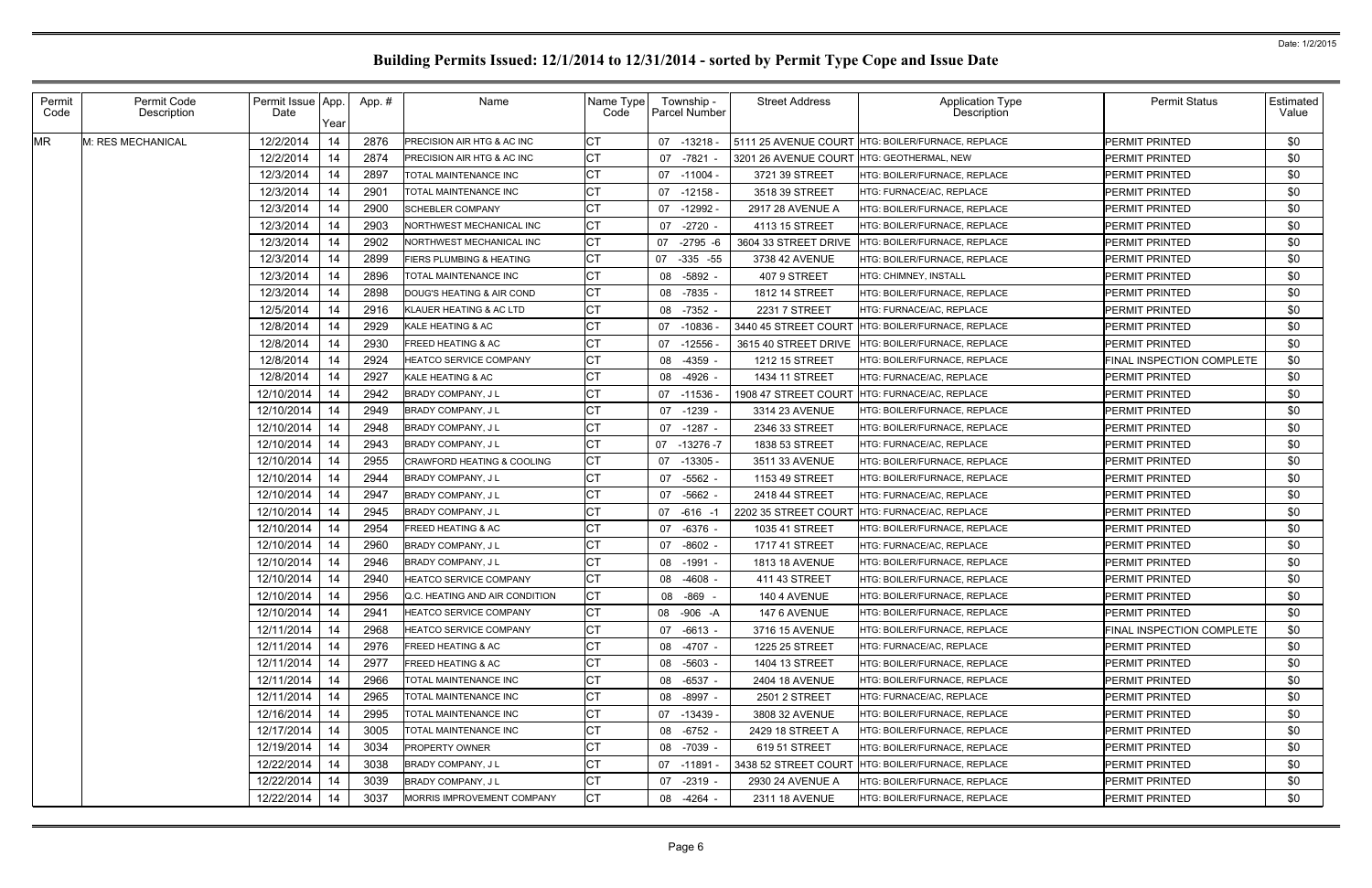| Permit           | Permit Code                                                 | Permit Issue App. |      | App.#                   | Name                              | Name Type | Township -           | <b>Street Address</b> | <b>Application Type</b>                            | <b>Permit Status</b>       | Estimated |  |  |  |
|------------------|-------------------------------------------------------------|-------------------|------|-------------------------|-----------------------------------|-----------|----------------------|-----------------------|----------------------------------------------------|----------------------------|-----------|--|--|--|
| Code             | Description                                                 | Date              | Year |                         |                                   | Code      | <b>Parcel Number</b> |                       | Description                                        |                            | Value     |  |  |  |
| <b>MR</b>        | M: RES MECHANICAL                                           | 12/22/2014        | 14   | 3036                    | MORRIS IMPROVEMENT COMPANY        | <b>CT</b> | 08 -5894 -           | 415 9 STREET          | HTG: BOILER/FURNACE, REPLACE                       | FINAL INSPECTION COMPLETE  | \$0       |  |  |  |
|                  |                                                             | 12/23/2014        | 14   | 3053                    | <b>SCHEBLER COMPANY</b>           | <b>CT</b> | 07 -1134 -           | 2760 14 AVENUE        | HTG: BOILER/FURNACE, REPLACE                       | <b>PERMIT PRINTED</b>      | \$0       |  |  |  |
|                  |                                                             | 12/23/2014        | 14   | 3050                    | <b>BRADY COMPANY, JL</b>          | <b>CT</b> | 07 -11409 -          | 3305 56 STREET        | HTG: BOILER/FURNACE, REPLACE                       | PERMIT PRINTED             | \$0       |  |  |  |
|                  |                                                             | 12/23/2014        | 14   | 3048                    | <b>BRADY COMPANY, JL</b>          | <b>CT</b> | $-8405$<br>07        | 3172 13 AVENUE COURT  | HTG: BOILER/FURNACE, REPLACE                       | <b>PERMIT PRINTED</b>      | \$0       |  |  |  |
|                  |                                                             | 12/23/2014        | 14   | 3045                    | TOTAL MAINTENANCE INC             | <b>CT</b> | 08 -2181             | 438 40 STREET         | HTG: FURNACE/AC, REPLACE                           | PERMIT PRINTED             | \$0       |  |  |  |
|                  |                                                             | 12/23/2014        | 14   | 3054                    | KLAUER HEATING & AC LTD           | <b>CT</b> | $-2325$<br>08        | 501 16 AVENUE         | HTG: BOILER/FURNACE, REPLACE                       | FINAL INSPECTION COMPLETE  | \$0       |  |  |  |
|                  |                                                             | 12/23/2014        | 14   | 3051                    | BRADY COMPANY, J L                | <b>CT</b> | 08 -7834 -           | 1808 14 STREET        | HTG: FURNACE/AC, REPLACE                           | PERMIT PRINTED             | \$0       |  |  |  |
|                  |                                                             | 12/23/2014        | 14   | 3049                    | <b>BRADY COMPANY, JL</b>          | <b>CT</b> | $-7976 -$<br>08      | 2034 15 STREET        | HTG: BOILER/FURNACE, REPLACE                       | <b>PERMIT PRINTED</b>      | \$0       |  |  |  |
|                  | permit count:<br><b>Permit code valuation:</b><br>51<br>\$0 |                   |      |                         |                                   |           |                      |                       |                                                    |                            |           |  |  |  |
| PCR <sub>6</sub> | P: RES GAS MTR RECONCT (6 MO                                | 12/2/2014         | 14   | 2881                    | A-1 PLUMBING                      | <b>CT</b> | 08 -1743 -           | 1125 26 STREET        | PLBG: GAS MTR RECONNECT AFTER 6 MONTHS             | PERMIT PRINTED             | \$0       |  |  |  |
|                  |                                                             | 12/2/2014         | 14   | 2884                    | A-1 PLUMBING                      | <b>CT</b> | -869<br>08           | 140 4 AVENUE          | PLBG: GAS MTR RECONNECT AFTER 6 MONTHS             | PERMIT PRINTED             | \$0       |  |  |  |
|                  |                                                             | 12/8/2014         | 14   | 2926                    | <b>QUAD CITY PLUMBING</b>         | <b>CT</b> | $-2419 -$<br>07      | 3312 38 STREET        | PLBG: GAS MTR RECONNECT AFTER 6 MONTHS             | PERMIT PRINTED             | \$0       |  |  |  |
|                  |                                                             | 12/8/2014         | 14   | 2925                    | PETERSON PLUMBING AND HEATING     | <b>CT</b> | -5659<br>08          | 2027 18 STREET B      | PLBG: GAS MTR RECONNECT AFTER 6 MONTHS             | <b>PERMIT PRINTED</b>      | \$0       |  |  |  |
|                  |                                                             | 12/15/2014        | 14   | 2985                    | <b>FIERS PLUMBING</b>             | <b>CT</b> | $-7411 -$<br>08      | 2112 11 STREET        | PLBG: GAS MTR RECONNECT AFTER 6 MONTHS             | FINAL INSPECTION COMPLETE  | \$0       |  |  |  |
|                  |                                                             | 12/16/2014        | 14   | 3001                    | <b>FREED HEATING &amp; AC</b>     | <b>CT</b> | 08<br>$-5367 -$      | 1515 19 AVENUE        | HTG: GAS MTR RECONNECT AFTER 6 MONTHS              | PERMIT PRINTED             | \$0       |  |  |  |
|                  |                                                             | 12/17/2014        | 14   | 3018                    | KALE PLUMBING CO.                 | <b>CT</b> | $-4230 -$<br>08      | 2401 18 STREET B      | PLBG: GAS MTR RECONNECT AFTER 6 MONTHS             | PERMIT PRINTED             | \$0       |  |  |  |
|                  |                                                             | 12/19/2014        | 14   | 3032                    | DOUG'S HEATING & AIR COND         | <b>CT</b> | -656<br>08           | 1177 26 STREET A      | HTG: GAS MTR RECONNECT AFTER 6 MONTHS              | <b>PERMIT PRINTED</b>      | \$0       |  |  |  |
|                  |                                                             | permit count:     |      | - 8                     |                                   |           |                      |                       | <b>Permit code valuation:</b>                      |                            | \$0       |  |  |  |
| <b>PCWS</b>      | P: CITY WATER/SEWER                                         | 12/1/2014         | 14   | 2860                    | <b>BLONDELL PLUMBING SERVICES</b> | <b>CT</b> | 08<br>$-8362 -$      | 2034 2 STREET         | PLBG: SEWER REPAIR                                 | PERMIT PRINTED             | \$0       |  |  |  |
|                  |                                                             | 12/1/2014         | 14   | 2861                    | <b>BLONDELL PLUMBING SERVICES</b> | <b>CT</b> | 08<br>-8366          | 2018 2 STREET         | PLBG: SEWER REPAIR                                 | PERMIT PRINTED             | \$0       |  |  |  |
|                  |                                                             | permit count:     |      | $\overline{\mathbf{2}}$ |                                   |           |                      |                       | <b>Permit code valuation:</b>                      |                            | \$0       |  |  |  |
| <b>PCX</b>       | P: COML EXCAVATION                                          | 12/3/2014         | -14  | 2891                    | JACKSON M.L. QUALITY PLUMBING     | <b>CT</b> | 07<br>-1886          | 2920 23 AVENUE        | PLBG: DISCONNECT WATER & SEWER SERVICE             | <b>PERMIT PRINTED</b>      | \$0       |  |  |  |
|                  |                                                             | permit count:     |      |                         |                                   |           |                      |                       | <b>Permit code valuation:</b>                      |                            | \$0       |  |  |  |
| PDC              | P: COML DISCONNECT SWR/WTR   12/3/2014   14                 |                   |      | 2891                    | JACKSON M.L. QUALITY PLUMBING     | <b>CT</b> | 07 -1886 -           | 2920 23 AVENUE        | <b>IPLBG: DISCONNECT WATER &amp; SEWER SERVICE</b> | FINAL INSPECTION COMPLETE_ | \$0       |  |  |  |
|                  |                                                             | permit count:     |      | $\blacksquare$          |                                   |           |                      |                       | <b>Permit code valuation:</b>                      |                            | \$0       |  |  |  |
| <b>PGR</b>       | P: RES GAS PIPING                                           | 12/5/2014         | 14   | 2915                    | <b>WIRTH</b>                      | <b>CT</b> | 07 -14933            | 1204 53 STREET DRIVE  | PLBG: GAS PIPING                                   | PERMIT PRINTED             | \$0       |  |  |  |
|                  |                                                             | 12/15/2014        | 14   | 2986                    | <b>BLONDELL PLUMBING SERVICES</b> | <b>CT</b> | $-103 - 1$<br>08     | 1872 19 AVENUE        | PLBG: GAS PIPING                                   | PERMIT PRINTED             | \$0       |  |  |  |
|                  |                                                             | 12/23/2014        | 14   | 3055                    | <b>EWERT PLUMBING</b>             | <b>CT</b> | $-8220 -$<br>07      | 4310 17 AVENUE        | PLBG: GAS PIPING                                   | PERMIT PRINTED             | \$0       |  |  |  |
|                  |                                                             | permit count:     |      | $\mathbf{3}$            |                                   |           |                      |                       | <b>Permit code valuation:</b>                      |                            | \$0       |  |  |  |
| <b>PPSC</b>      | P: SEWER CLEANING                                           | 12/23/2014        | -14  | 3052                    | ROTO-ROOTER SEWER CLEANING        | IСТ       | 08 -999999-          | 1 SEWER STREET        | PLBG: SEWER CLEANING                               | PERMIT PRINTED             | \$0       |  |  |  |
|                  |                                                             | permit count:     |      | $\blacksquare$          |                                   |           |                      |                       | <b>Permit code valuation:</b>                      |                            | \$0       |  |  |  |
| <b>PR</b>        | P: RES PLUMBING                                             | 12/1/2014         | -14  | 2862                    | <b>BAGBY PLUMBING SERVICE</b>     | <b>CT</b> | 08 -4184 -           | 2312 18 AVENUE A      | PLBG: INSTALLATION, RESIDENTIAL                    | PERMIT PRINTED             | \$0       |  |  |  |
|                  |                                                             | 12/1/2014         | 14   | 2856                    | <b>THREE SAINTS PLUMBING</b>      | <b>CT</b> | 08 -6803 -           | 1813 12 STREET        | PLBG: WATER SERVICE REPLACEMENT                    | PERMIT PRINTED             | \$0       |  |  |  |
|                  |                                                             |                   |      |                         |                                   |           |                      |                       |                                                    |                            |           |  |  |  |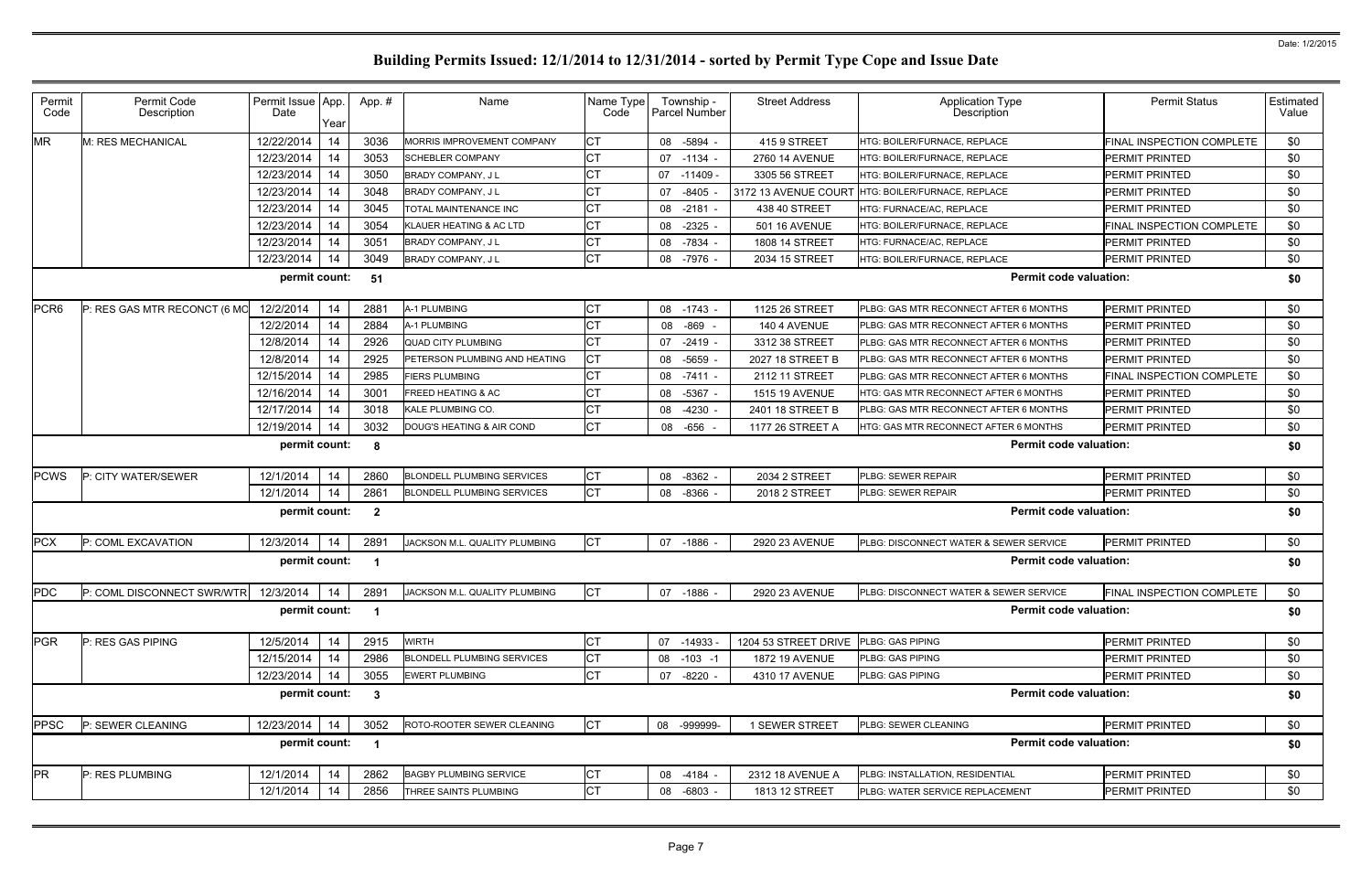| Permit<br>Code | Permit Code<br>Description | Permit Issue App.<br>Date | Year | App.# | Name                                 | Name Type<br>Code | Township -<br><b>Parcel Number</b> | <b>Street Address</b>                           | <b>Application Type</b><br>Description                    | <b>Permit Status</b>      | Estimated<br>Value |
|----------------|----------------------------|---------------------------|------|-------|--------------------------------------|-------------------|------------------------------------|-------------------------------------------------|-----------------------------------------------------------|---------------------------|--------------------|
| <b>PR</b>      | P: RES PLUMBING            | 12/2/2014                 | 14   | 2885  | A-1 PLUMBING                         | <b>CT</b>         | 08 -869 -                          | 138 4 AVENUE                                    | PLBG: INSTALLATION, RESIDENTIAL                           | <b>PERMIT PRINTED</b>     | \$0                |
|                |                            | 12/2/2014                 | 14   | 2883  | A-1 PLUMBING                         | <b>CT</b>         | 08 -869 -                          | 140 4 AVENUE                                    | PLBG: INSTALLATION, RESIDENTIAL                           | <b>PERMIT PRINTED</b>     | \$0                |
|                |                            | 12/8/2014                 | 14   | 2729  | <b>PROPERTY OWNER</b>                | <b>CT</b>         | 07 -2207 -                         | 2426 28 STREET                                  | <b>BLDG: RES MAINTENANCE/REPAIR</b>                       | <b>PERMIT PRINTED</b>     | \$2,500            |
|                |                            |                           |      |       | <b>EWERT PLUMBING</b>                | SC                |                                    |                                                 |                                                           |                           |                    |
|                |                            | 12/10/2014                | 14   | 1462  | CHUMBLEY, BRAD                       | <b>CT</b>         | 07 -10731 -                        | 3536 51 STREET                                  | <b>BLDG: RES ADDITION</b>                                 | <b>PERMIT PRINTED</b>     | \$8,000            |
|                |                            |                           |      |       | <b>BLONDELL PLUMBING SERVICES</b>    | <b>SC</b>         |                                    |                                                 |                                                           |                           |                    |
|                |                            |                           |      |       | JOHNSON ELECTRIC CO, K C             | <b>SC</b>         |                                    |                                                 |                                                           |                           |                    |
|                |                            | 12/10/2014                | 14   | 2790  | <b>DEFINITIVE BUILDERS INC</b>       | <b>CT</b>         | 07 -14815 -                        | 7308 35 AVENUE                                  | BLDG:RES/NEW, SINGLE FAMILY DETACHED                      | <b>PERMIT PRINTED</b>     | \$223,600          |
|                |                            |                           |      |       | QUINN ELECTRIC                       | SC                |                                    |                                                 |                                                           |                           |                    |
|                |                            |                           |      |       | <b>BRADY COMPANY J.L.</b>            | <b>SC</b>         |                                    |                                                 |                                                           |                           |                    |
|                |                            | 12/10/2014                | 14   | 2302  | <b>PROPERTY OWNER</b>                | <b>CT</b>         | 08 -1031 -                         | 529 5 AVENUE                                    | BLDG:RES/NEW, SINGLE FAMILY DETACHED                      | <b>PERMIT PRINTED</b>     | \$70,000           |
|                |                            |                           |      |       | KOEHLER ELECTRIC INC, J W            | <b>SC</b>         |                                    |                                                 |                                                           |                           |                    |
|                |                            |                           |      |       | JACKSON M.L. QUALITY PLUMBING        | <b>SC</b>         |                                    |                                                 |                                                           |                           |                    |
|                |                            | 12/11/2014                | 14   | 2978  | <b>BAGBY PLUMBING SERVICE</b>        | <b>CT</b>         | 07 -1186 -                         | 1400 29 STREET                                  | PLBG: INSTALLATION, RESIDENTIAL                           | <b>PERMIT PRINTED</b>     | \$0                |
|                |                            | 12/11/2014                | 14   | 2975  | <b>FIERS PLUMBING</b>                | CT                | -2926 -<br>08                      | 2415 1/2 7 AVENUE                               | PLBG: INSTALLATION, RESIDENTIAL                           | <b>PERMIT PRINTED</b>     | \$0                |
|                |                            | 12/11/2014                | 14   | 2979  | <b>BAGBY PLUMBING SERVICE</b>        | <b>CT</b>         | 08<br>-6461 -76                    | 3314 14 STREET                                  | PLBG: INSTALLATION, RESIDENTIAL                           | FINAL INSPECTION COMPLETE | \$0                |
|                |                            | 12/11/2014                | 14   | 2980  | HOMETOWN PLUMBING AND HEATING        | <b>CT</b>         | -8424 -<br>08                      | 1720 28 AVENUE                                  | PLBG: INSTALLATION, RESIDENTIAL                           | <b>PERMIT PRINTED</b>     | \$0                |
|                |                            | 12/15/2014                | 14   | 2988  | <b>BRADY COMPANY J.L.</b>            | <b>CT</b>         | 08 -2073 -A                        | 618 25 STREET                                   | PLBG: WATER SERVICE REPLACEMENT                           | PERMIT PRINTED            | \$0                |
|                |                            | 12/15/2014                | 14   | 2993  | PETERSON PLUMBING AND HEATING        | <b>CT</b>         | -6350 -<br>08                      | 702 25 STREET                                   | PLBG: SEWER REPAIR                                        | <b>PERMIT PRINTED</b>     | \$0                |
|                |                            | 12/16/2014                | 14   | 2684  | HABITAT FOR HUMANITY-QC              | <b>CT</b>         | 08 -2142 -                         | 428 38 STREET                                   | <b>BLDG: RES REMODEL</b>                                  | PERMIT PRINTED            | \$6,700            |
|                |                            |                           |      |       | JACKSON M.L. QUALITY PLUMBING        | <b>SC</b>         |                                    |                                                 |                                                           |                           |                    |
|                |                            | 12/17/2014                | 14   | 3019  | A+ PLUMBING                          | СT                | -2550 -<br>08                      | 2005 12 STREET                                  | PLBG: INSTALLATION, RESIDENTIAL                           | FINAL INSPECTION COMPLETE | \$0                |
|                |                            | 12/17/2014                | 14   | 3003  | PETERSON PLUMBING AND HEATING        | Iст               | 08 -4132 -                         | 1721 14 AVENUE                                  | PLBG: INSTALLATION, RESIDENTIAL                           | <b>PERMIT PRINTED</b>     | \$0                |
|                |                            | 12/17/2014                | 14   | 3004  | <b>PETERSON PLUMBING AND HEATING</b> | <b>CT</b>         | 08 -8343 -                         | 1929 3 STREET                                   | PLBG: INSTALLATION, RESIDENTIAL                           | PERMIT PRINTED            | \$0                |
|                |                            |                           |      |       | A+ PLUMBING                          | <b>CT</b>         |                                    |                                                 |                                                           |                           |                    |
|                |                            | 12/19/2014                | 14   | 3033  | <b>ERICKSON PLUMBING</b>             | <b>CT</b>         | 07 -535 -21                        | 2925 13 AVENUE                                  | PLBG: INSTALLATION, RESIDENTIAL                           | <b>PERMIT PRINTED</b>     | \$0                |
|                |                            | 12/22/2014                | 14   | 3000  | DEFINITIVE BUILDERS INC              | СT                | 07 -14771 -                        |                                                 | 3509 72 STREET COURT BLDG:RES/NEW, SINGLE FAMILY DETACHED | <b>PERMIT PRINTED</b>     | \$231,005          |
|                |                            |                           |      |       | <b>BRADY COMPANY J.L.</b>            | <b>SC</b>         |                                    |                                                 |                                                           |                           |                    |
|                |                            |                           |      |       | <b>BRADY COMPANY J.L.</b>            | <b>SC</b>         |                                    |                                                 |                                                           |                           |                    |
|                |                            |                           |      |       | QUINN ELECTRIC                       | <b>SC</b>         |                                    |                                                 |                                                           |                           |                    |
|                |                            | 12/23/2014                | 14   | 3057  | PETERSON PLUMBING AND HEATING        | <b>CT</b>         | 07<br>$-14089$                     | <b>DRCHARD HILL BOULEVAI PLBG: SEWER REPAIR</b> |                                                           | PERMIT PRINTED            | \$0                |
|                |                            | 12/23/2014                | 13   | 2313  | ARCOS CONSTRUCTION                   | <b>CT</b>         | 07 -575 -                          | 1841 36 STREET                                  | <b>BLDG: RES REMODEL</b>                                  | <b>PERMIT PRINTED</b>     | \$16,300           |
|                |                            |                           |      |       | <b>PIKUZA ELECTRIC INC</b>           | <b>SC</b>         |                                    |                                                 |                                                           |                           |                    |
|                |                            |                           |      |       | PETERSON PLUMBING AND HEATING        | <b>SC</b>         |                                    |                                                 |                                                           |                           |                    |
|                |                            | permit count:             |      | 22    |                                      |                   |                                    |                                                 | <b>Permit code valuation:</b>                             |                           | \$558,105          |
| PRI            | P: RES PLBG INVESTIGATION  | 12/2/2014                 | 14   | 2855  | <b>PREMIUM CONTRACTING</b>           | <b>CT</b>         | 08 -6817 -5                        | 929 24 STREET                                   | <b>BLDG: RES MAINTENANCE/REPAIR</b>                       | <b>PERMIT PRINTED</b>     | \$4,800            |
|                |                            |                           |      |       | A+ PLUMBING                          | <b>SC</b>         |                                    |                                                 |                                                           |                           |                    |
|                |                            | permit count:             |      |       |                                      |                   |                                    |                                                 | <b>Permit code valuation:</b>                             |                           | \$4,800            |
|                |                            |                           |      |       |                                      |                   |                                    |                                                 |                                                           |                           |                    |
| <b>PRWH</b>    | P: RES WATER HEATER        | 12/1/2014                 | 14   | 2859  | <b>BLONDELL PLUMBING SERVICES</b>    | <b>CT</b>         | 08 -1342 -                         | 920 22 STREET                                   | PLBG: WATER HEATER                                        | <b>PERMIT PRINTED</b>     | \$0                |